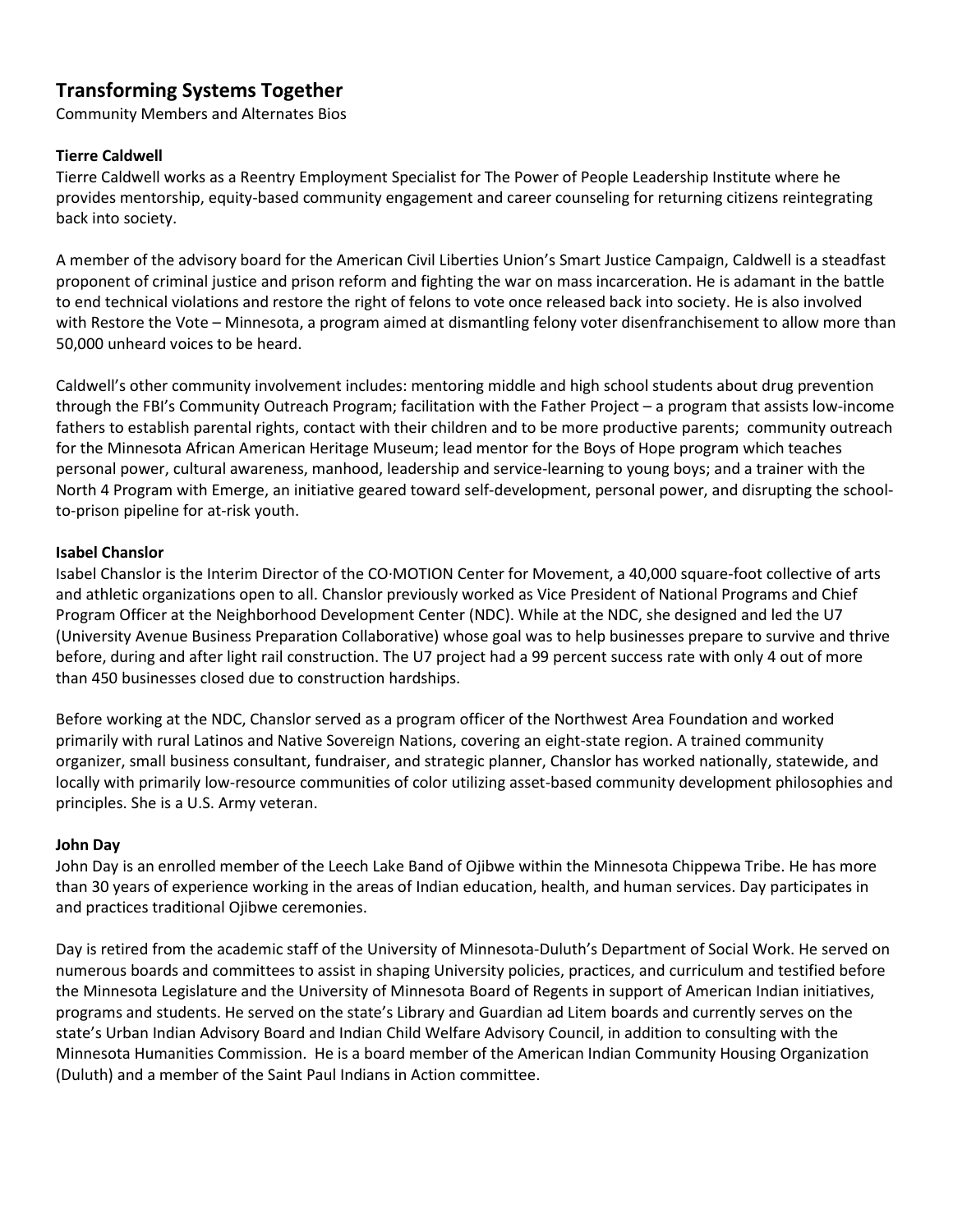## **Lisa Deputie**

Lisa Deputie has been working for more than 10 years with diverse communities to raise her voice to let systems, organizations, parents and family members know that there is room at the table, and that we must be included in a meaningful way to create the change we want to see.

She has grown from a parent sitting in a focus group with other parents similarly seeking better outcomes for the overrepresented African American, and Black and Brown children within the child protection system, to sitting on workgroups, committees and boards that collaborate and partner with agencies and organizations. Using a shared leadership and strength-based model that builds on capabilities, she has been involved in asking the community what are their biggest challenges to community development and self-healing.

Deputie works as Director of Prevention Initiatives for the Metro Area at the Minnesota Communities Caring for Children (MCCC) where she builds relationships to stop child abuse and neglect before it starts. Before she joined MCCC's staff, Deputie was a participant in their Parent Leadership for Child Safety and Permanency Team and a contracted consultant.

Deputie has also mentored parents with open child protection cases, supporting and advocating on behalf of parents. She cares about parents' rights and building communities and raises her voice to help underserved and unprivileged communities thrive by holding systems accountable for creating safe environments for all.

# **Faith Dietz**

Faith Dietz is a human resources professional and resident of the Hamline-Midway area. Originally from the East Coast, she has called the Twin Cities area home for 22 years. Dietz is an advocate for youth voice and development, education funding and reform and community empowerment.

Dietz believes that with every connection comes an opportunity to learn, grow, and be a better person and advocate. She looks forward to working with the team and communities to create collective action toward better services.

## **Damon Drake**

Damon Drake has worked in the community as a restorative justice and policy advocate, community engagement liaison, and a martial arts instructor. Drake is a community-oriented professional who has worked tirelessly to confront systems that produce inequity, poverty, disparities in employment and mass incarceration.

His professional experience includes work as: a union organizer with AFSCME; Civic Engagement Coordinator at Community Action; Program Coordinator with the Community Ambassadors Program; Community Connections Manager at Saint Paul Youth Services; Youth Liaison at the Mall of America; Youth Counselor at Boys Totem Town; Building Lives Counselor at Hired, Inc.; and Outreach Director with the Council on American Islamic Relations. He is a U.S. Army veteran.

Drake has served on numerous boards and committees including; the Juvenile Detention Alternative Initiative; the Saint Paul Human Rights and Economic Development Commission; Ramsey County Criminal Justice Coordinating Committee; and as a board member with Oyate Hotanin (Voice of the People)/IN Equality. For the past 15 years, he has served as a volunteer Islamic advisor for Minnesota State Correctional Facilities at Red Wing, Rush City, Stillwater and Oak Park Heights.

## **Mart**í**n Hern**á**ndez**

Martín Hernández was born and raised in East Los Angeles, a working class, Mexican American neighborhood in Los Angeles. He worked for fourteen years at Los Angeles County's Department of Public Social Services, the last seven as a social worker assisting the needs of people with disabilities. Prior to that, he worked as an organizer for eight years with the Labor/Community Strategy Center (L/CSC), a civil rights/environmental justice organization in Los Angeles. The L/CSC, through its Bus Riders Union campaign, succeeded in improving public transportation for millions of mostly lowincome, transit-dependent people of color with new cleaner fuel busses, new bus lines and reduced overcrowding.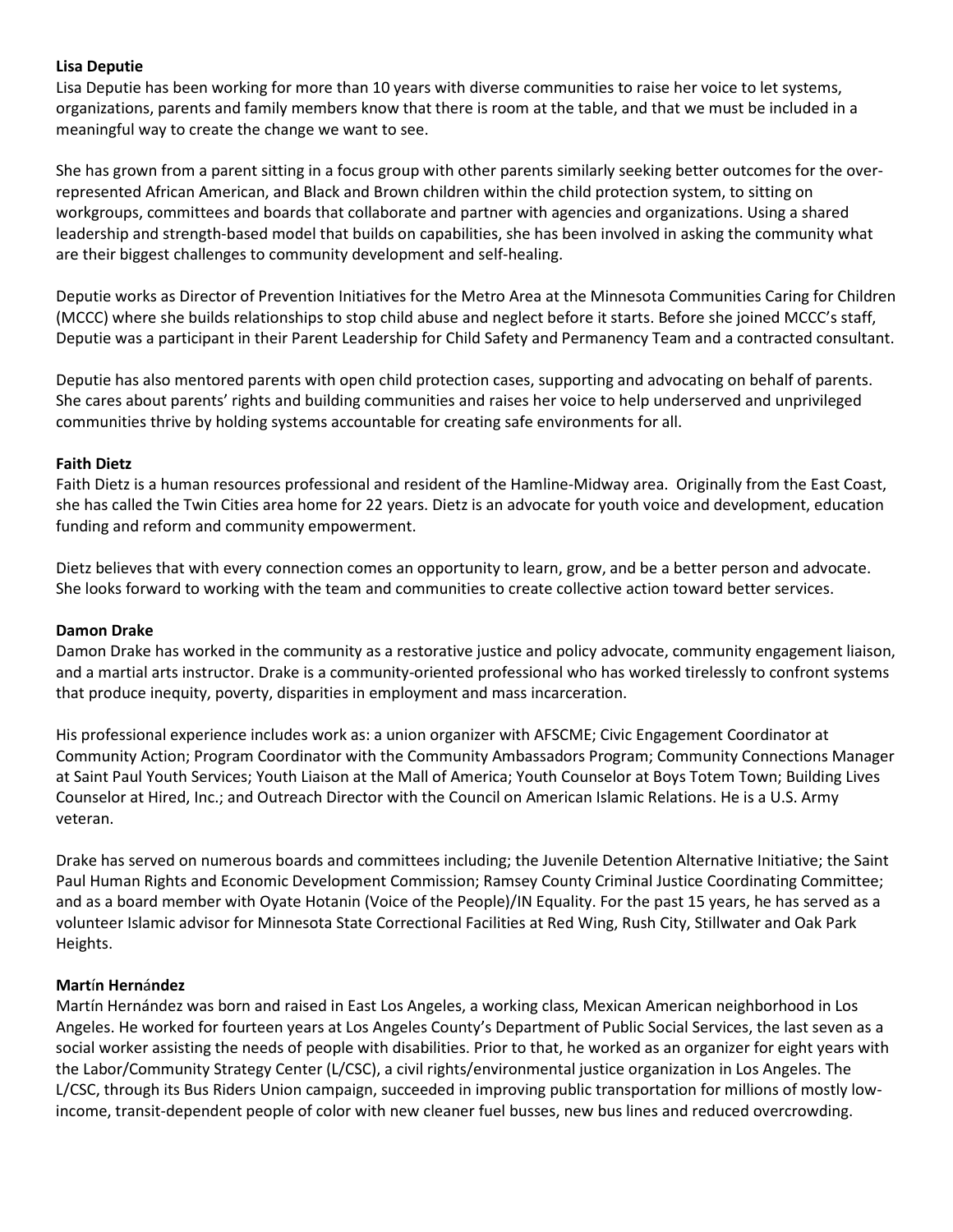Since his 2017 retirement, Hernández has served as the chairperson of the board of directors of Saint Paul's West Side Community Organization and Clouds in Water Zen Center. He is also a member of the board of directors of the Twin Cities Media Alliance and the City of Saint Paul Transportation Committee. He has kept his ties to L.A. and sits on the board of trustees of the Labor/Community Strategy Center.

## **Mohamed Liban**

Mohamed Liban is co-founder and Executive Director of the Somali American Partnership social service organization. A former Registered Respiratory Therapist, he is also the founder of the Midnimo Historical Medical Library Collection. The library has a rare specialty medical reference resource for the community. Liban is a grassroots activist in the Frogtown community, having served the community in different capacities over the years with the District Seven Planning Council Board, and the Saint Paul Parks and Recreation Commission.

# **KaYing Yang**

KaYing Yang is a social justice advocate who has built and led community development efforts in the United States and Asia. Twenty years ago, Yang began her career as a community organizer and nonprofit leader providing social services and advocacy to refugees and immigrants. She worked in coalition with civil rights groups in Washington, D.C., and international development agencies such as the International Organization for Migration and International Finance Corporation to address refugee migration, educational, economic and gender inequities.

In 2013, she became the co-founder and President of RedGreen Rivers, a social enterprise working with women and girls in the Mekong Region to build sustainable communities. Today she is the Director of Programs for the Coalition of Asian American Leaders. Yang is a 2019 recipient of a Bush Foundation Fellowship, she was also recognized by AARP and Pollen as one of 50 Over 50 most inspiring and accomplished leaders from across Minnesota.

# **Alternates**

## **Aleatha Austin-Thompson**

Aleatha Austin-Thompson is a parent and community volunteer. She is active in the school system as a Parent Teacher Association (PTA) member, and as a volunteer with the Eastside Heat Athletics, a youth basketball team. Her other community involvement includes volunteer work on political campaigns, facilitating community conversations, and listening to community concerns. She is honored to be a part of the Transforming Systems Together and will use her position on the team to be part of the solution.

## **Matthew Emerson**

Matthew Emerson is a Workflow Manager at Augustine Surgical Instruments and a full-time student at Metro State University studying technical communication and professional writing. Emerson volunteers for Project for Pride in Living and participates there in conversations around humanizing systems to meet the need of our communities.

He believes in simple, common-sense changes that make large impacts. He is always willing to challenge systems and institutions when the peoples' money is not being directed towards meeting community needs. He wants to work towards the wellness of our entire community as opposed to penalizing and stigmatizing our community. He is honored by this opportunity and will work to make sure his participation is always aimed at making our community better and healthier.

## **Thai Lor**

Thai Lor is a father and Eastside resident of Saint Paul. Lor is a construction laborer, currently with Laborer Union, Local 563. He is a community organizer and immigration advocate. Lor is a part of a community group called "Families Together," which advocates for stopping deportation to Laos. He believes in keeping families together and one big community working together.

## **Jennie Shining Star Marlowe**

Jennie Shining Star Marlowe is an enrolled member of Sisseton Wahpeton Oyate (Dakota) and a full-time student at Metropolitan State University majoring in criminal justice. Active in the Native American community, she sits on the